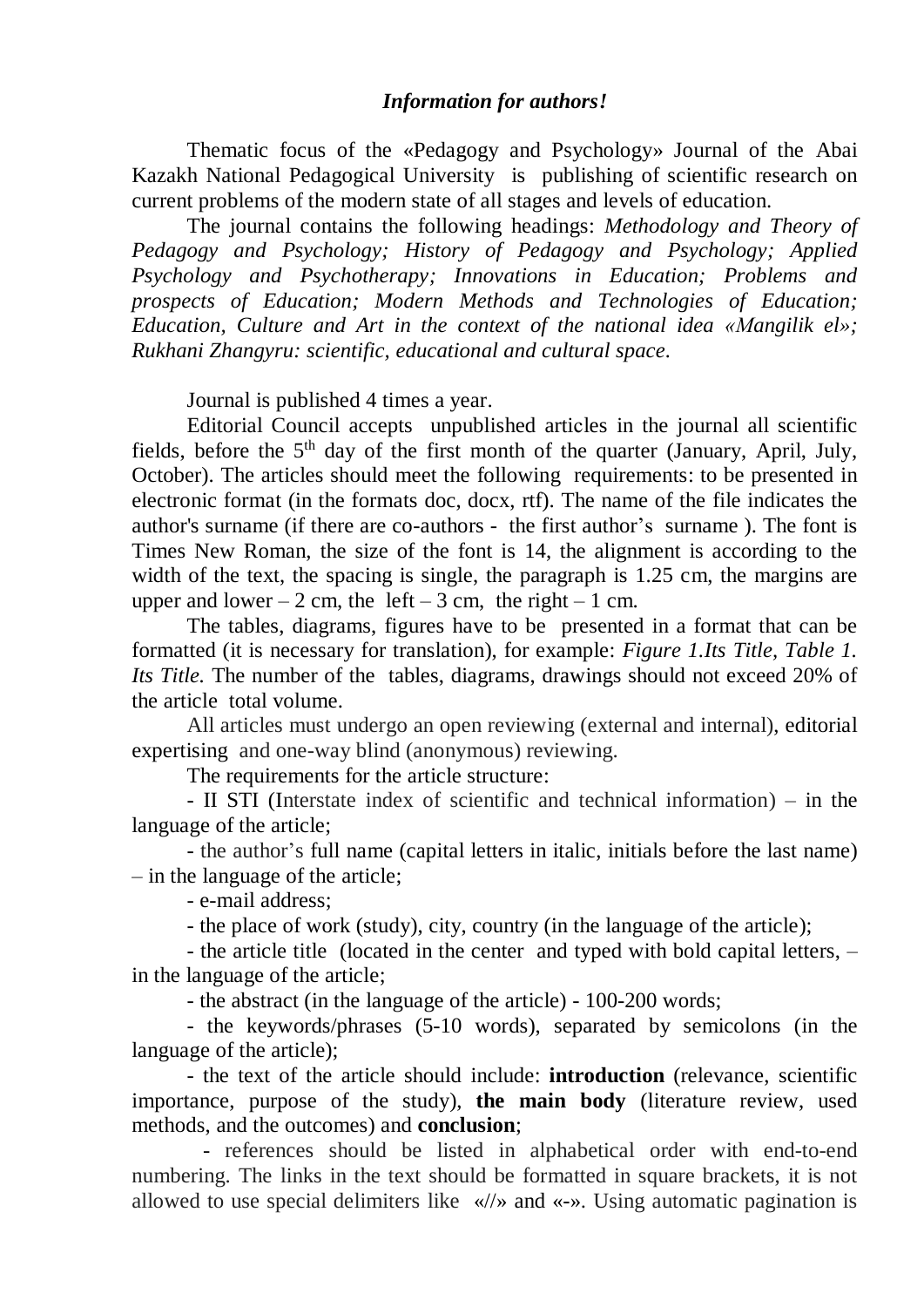not permitted. The references should contain at least 20 sources published during the last 3 years, including not less than 10 foreign sources. The use of articles published in the Scopus and Web of Science databases will be considered as an advantage;

- abstracts (in t to the bank account of the University wo other languages, for example: if the article is in English, two more abstracts should be in Kazakh and in Russian - 100-200 words.

All the materials should be prepared in accordance with the requirements and carefully edited. The Editorial Council reserves the right to select articles to be published in the journal, to change the headlines, cut articles and make all the necessary stylistic corrections without the authors' consent. The authors are responsible for the accuracy of the facts published in the articles. The Еditorial board opinion may be different from the published materials authors' opinion. The rejected articles are not re-accepted or considered by the Editorial Council . The manuscripts are not returned.

The volume of the article (not including II STI, the title, information about authors, annotation and keywords) should be at least 2100 words and not exceed 5000 words (from 7 to 16,5 pages, 1 page - approximately 300 words). Starting with 2019, the volume requirements for the article have been changed in accordance with the requirements of the Scopus database (Attachments 1-4).

The cost of publication is 700 tenge per page for third-party authors, 500 tenge – for authors from Abai Kazakh National Pedagogical University. The payment should be made after a positive decision of the Editorial Council by transferring to the bank account of the University with the mark «Рayment for publication in the journal «Pedagogy and Psychology » (Attachment 5).

The authors are cordially asked to send the texts of the articles in printed form and copies of payment orders confirming payment on this address: 050010, Almaty, Dostyk Avenue, 13 or send by attached file on this e-mail address: **[pedagogika@kaznpu.kz](mailto:pedagogika@kaznpu.kz)**, telephone: 8(727) 291-91-82.

The journal can be subscribed to in the JSC "Kazpost". Index for legal bodies and individual subscribers is 74253. Those who subscribed to the journal will be exempt from payment for the article publishing during the year.

## *The Editorial Council*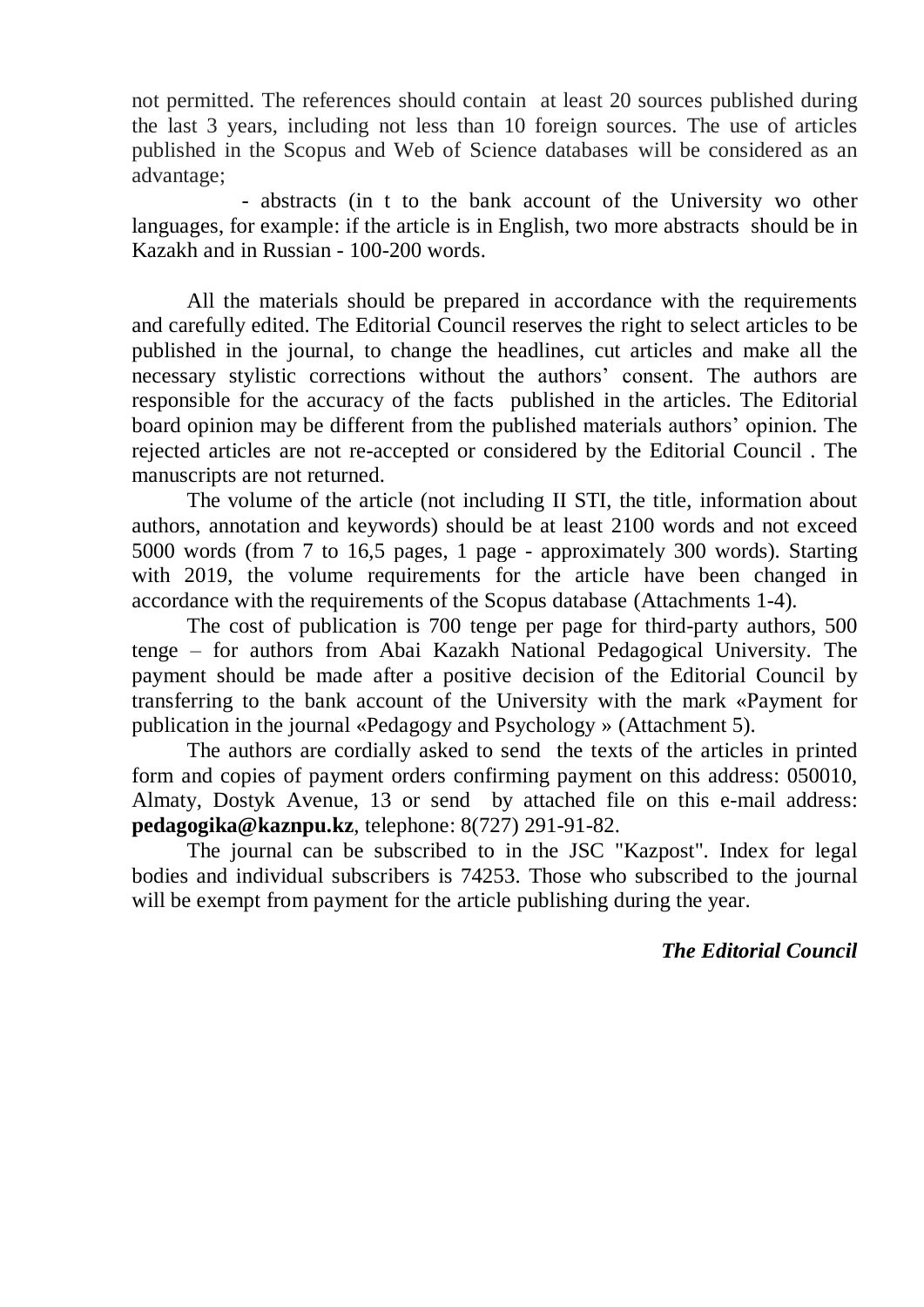### **Attachment 1**

## **LAYOUT – 2019** (the fields: the  $top-2$ , the left – 3, the bottom – 2, the right – 1 cm)

*IISTI 14.35.07* (size 14)

## *А.B.ISKAKOVA<sup>1</sup> , COAUTHORS -3* (size 14)

*1 Abai Kazakh National Pedagogical University (Almaty, Kazakhstan), 2-3 Institute (city, country)* (size 14)

## **INNOVATIVE EDUCATION AS AN IMPORTANT TREND IN THE TRAINING COMPETITIVE PROFESSIONALS** (size 14)

#### *Abstract*

Annotation text in the language of the published material. Volume 100-300 words (size

12)

*Keywords:* word/phrase; word/phrase; etc. (size 12)

**Introduction** (relevance, scientific significance, purpose of the study). Text [1, P.45]. Text. Text [2] (size 14).

**Main body** (literature review, the methods, the results). Text [3, P.80]. etc. Text. Text [21] (size 14).

**Conclusion**. Text. Text [22]. Text (size 14).

#### *Referenсes* (кегль 12)

[1] Ньюман Дж. Г. Идея Университета. – Минск: БГУ, 2016. – 208 с.

[2] Проблемы рефлексии. Современные комплексные исследования / Под ред. И.С.Ладенко. – Новосибирск: Наука, 2017. – 241 с. [Электронный ресурс]: URL: <https://www.sbras.ru/> (дата обращения: 09.01.2019).

[3] Темирбаева Д. Счастье и смысл жизни / Психологические проблемы смысла жизни и акме: Электронный сборник материалов Третьей Казахстанской молодежной секции XXIV международного симпозиума, 08.12.2018. – Алматы – Москва: КазНПУ имени Абая – ПИ РАО, 2018. – С.79-82.

**etc.**

[21] Lorenz A., Madebach A., Jescheniak J.D. Grammatical-gender effects in noun–noun compound production: Evidence from German / Quarterly Journal of Experimental Psychology. – 2018. – Vol. 71(5). – Issue 15. – PP.1134-1149 [Ehlektronnyj resurs]: URL: <http://journals.sagepub.com/doi/10.1080/17470218.2017.1310916> (data obrashcheniya: 09.01.2019).

[22] Максутова И.О., Таубаева Ш.Т., Момбек А.А. Педагогическая технология: от концепции до модели / Педагогика и психология. – 2018. – № 4(37). – С.123-129.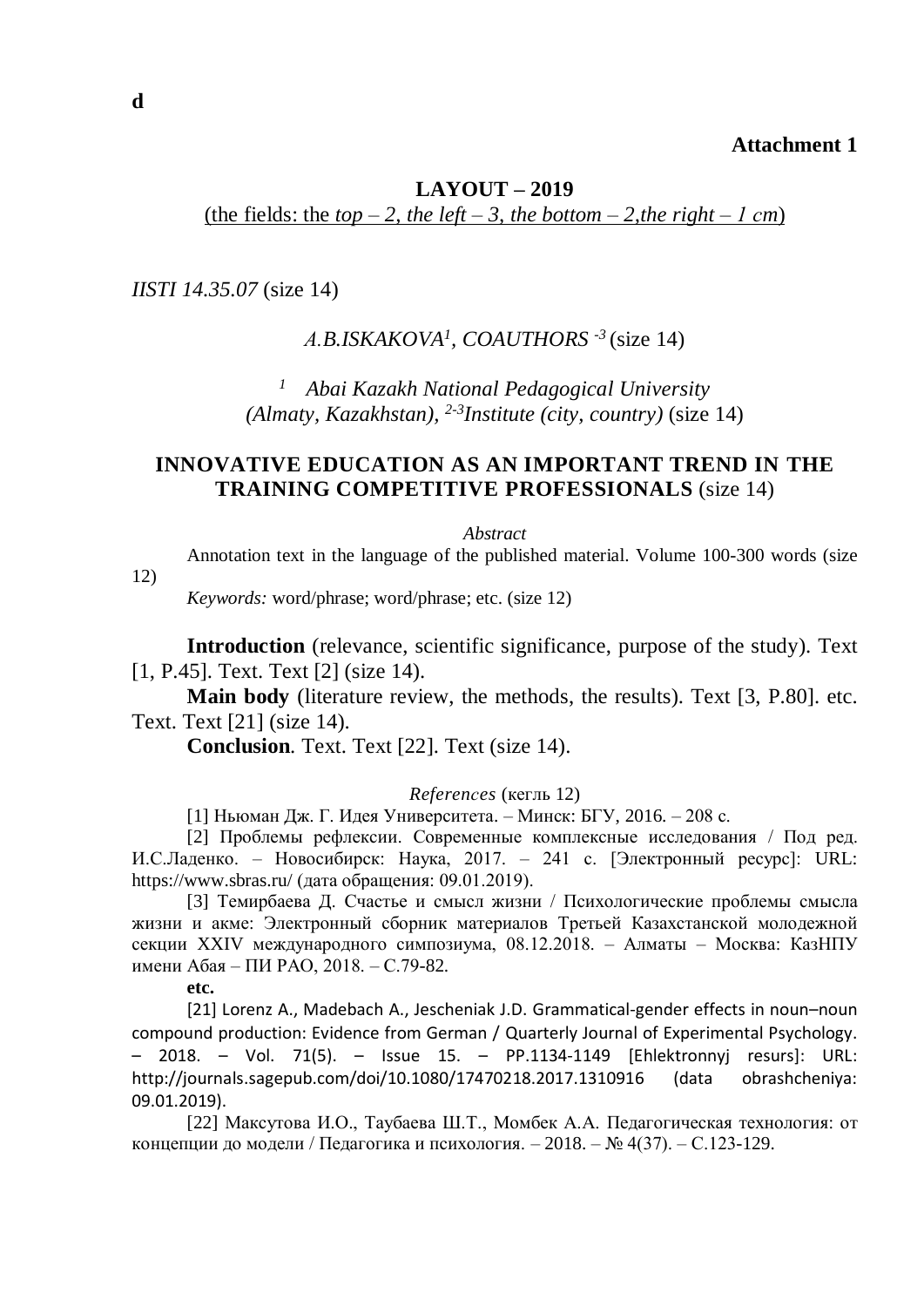### **Инновациялық білім беру – бәсекеге қабілетті мамандарды дайындаудағы маңызды бағыт** (кегль 12)

*А.Б.Искакова<sup>1</sup> , соавторлар2-3* (кегль 12) *<sup>1</sup>Абай атындағы Қазақ ұлттық педагогикалық университеті (Алматы, Қазақстан), 2-3ЖОО (қала, ел)* (кегль 12)

*Аңдатпа* (кегль 12) Мәтін. Мәтін. Мәтін. Мәтін. Мәтін. (кегль 12) *Түйін сөздер:* сөз/сөйлем, сөз/сөйлем және т.б. (кегль 12)

### **Инновационное образование как важное направление в подготовке специалистов** (кегль 12)

*А.Б.Искакова<sup>1</sup> , соавторы2-3* (кегль 12) *<sup>1</sup>Казахский национальный педагогический университет имени Абая (Алматы, Казахстан), 2-3Вуз (город, страна)* (кегль 12)

*Аннотация* (кегль 12)

Текст. Текст. Текст. Текст. Текст. (кегль 12) *Ключевые слова:* слово/словосочетание, слово/словосочетание и т.д. (кегль 12)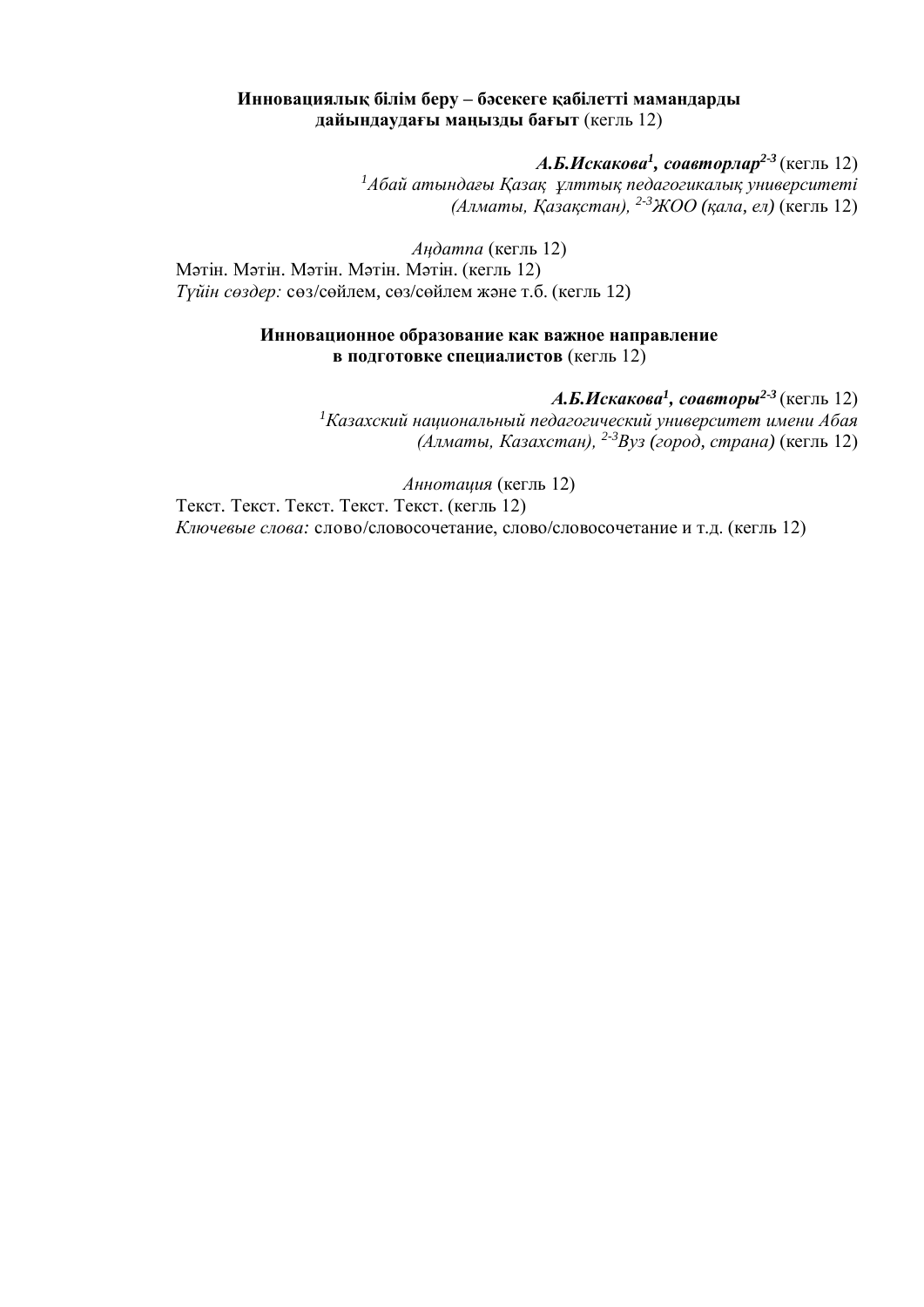# **To be included in the section «Our Authors» (Size 14)**

**Искакова Әлия Болатқызы** – Абай атындағы Қазақ ұлттық педагогикалық университеті, педагогика ғылымдарының кандидаты, профессор, aliya\_iskakova@mail.ru

**Искакова Алия Болатовна** – кандидат педагогических наук, профессор, Казахский национальный педагогический университет имени Абая, aliya\_iskakova@mail.ru

**Iskakova Aliya –** Candidate of Pedagogical Sciences, professor, Abai Kazakh National Pedagogical University, aliya\_iskakova@mail.ru

# **To be included in the section «Соntent» (Size14)**

**Искакова А.Т.** Инновациялық білім беру – бәсекеге қабілетті мамандарды дайындаудағы маңызды бағыт ................................................................................ **Искакова А.Т.** Инновационное образование как важное направление в подготовке конкурентоспособных специалистов в условиях вуза …………….. **Iskakova A.** Innovative education as an important trend in the training competitive professionals ……….…………………………………………………………….….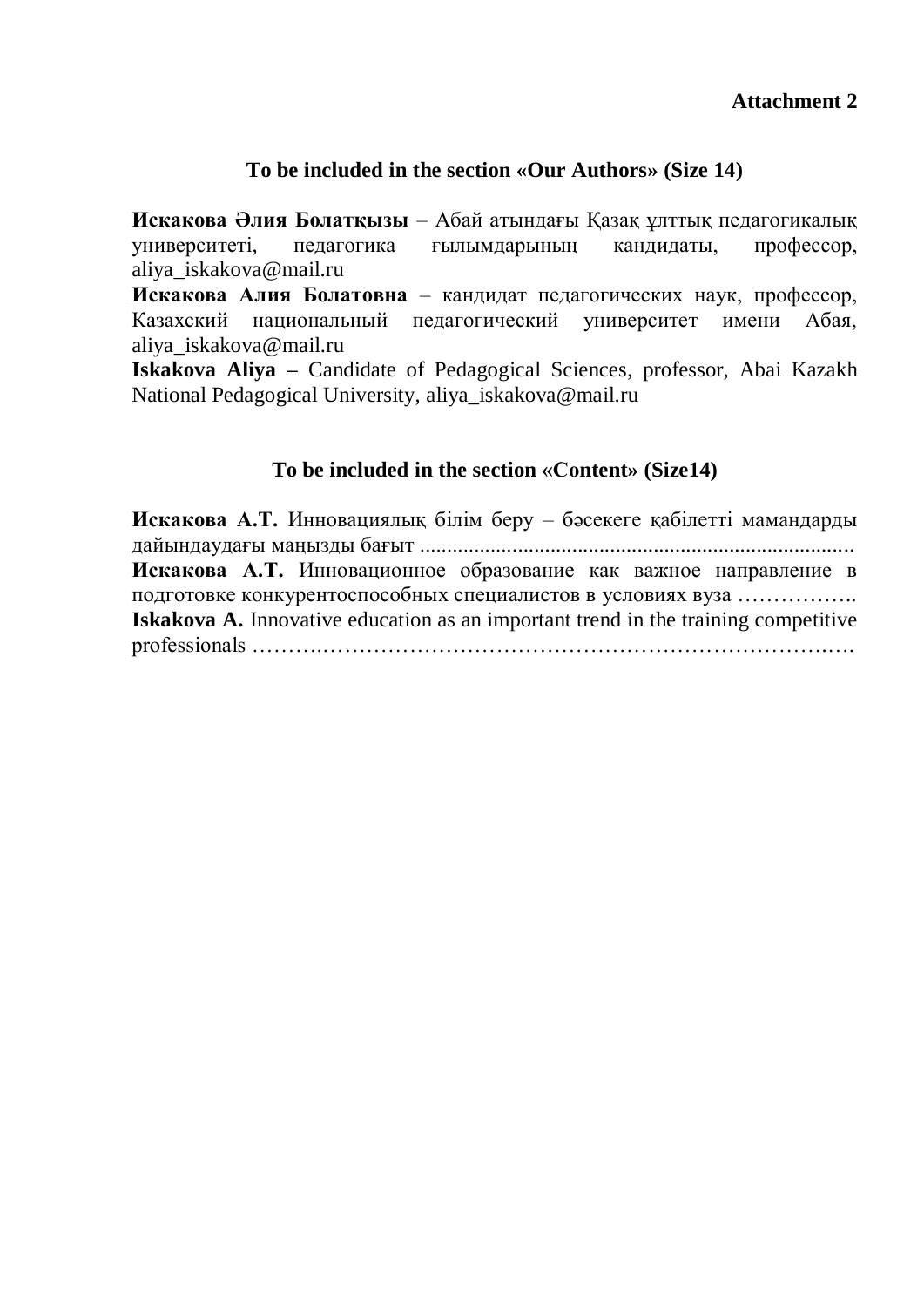*Attention! The application is made out in one language (Russian or Kazakh)* 

# **REQUEST to publish an article in the scientific and methodical journal «Pedagogy and Psychology»**

| Name of authors                                                                   | Искакова Алия Болатовна                          |  |
|-----------------------------------------------------------------------------------|--------------------------------------------------|--|
| Article title                                                                     | Инновационное образование как важное направление |  |
|                                                                                   | в подготовке конкурентоспособных специалистов    |  |
| The Year and journal number                                                       | 2018, $N_2$ 4(37)                                |  |
| Section name                                                                      | Современные проблемы образования                 |  |
| Country                                                                           | Казахстан                                        |  |
| City                                                                              | Алматы                                           |  |
| Place of work / study                                                             | Казахский национальный педагогический            |  |
|                                                                                   | университет имени Абая, профессор / магистрант   |  |
| Position                                                                          | Заведующая кафедрой педагогики / -               |  |
| Academic degree                                                                   | доктор психологических наук / -                  |  |
| Academic title                                                                    | профессор / -                                    |  |
| Contact phone number                                                              | 8 777 444 555 1                                  |  |
| e-mail                                                                            | aliya_iskakova@mail.ru                           |  |
| We guarantee to observe the principles of scientific ethics (plagiarism and false |                                                  |  |
| co-authorship), as well as the accuracy and uniqueness of the presented article   |                                                  |  |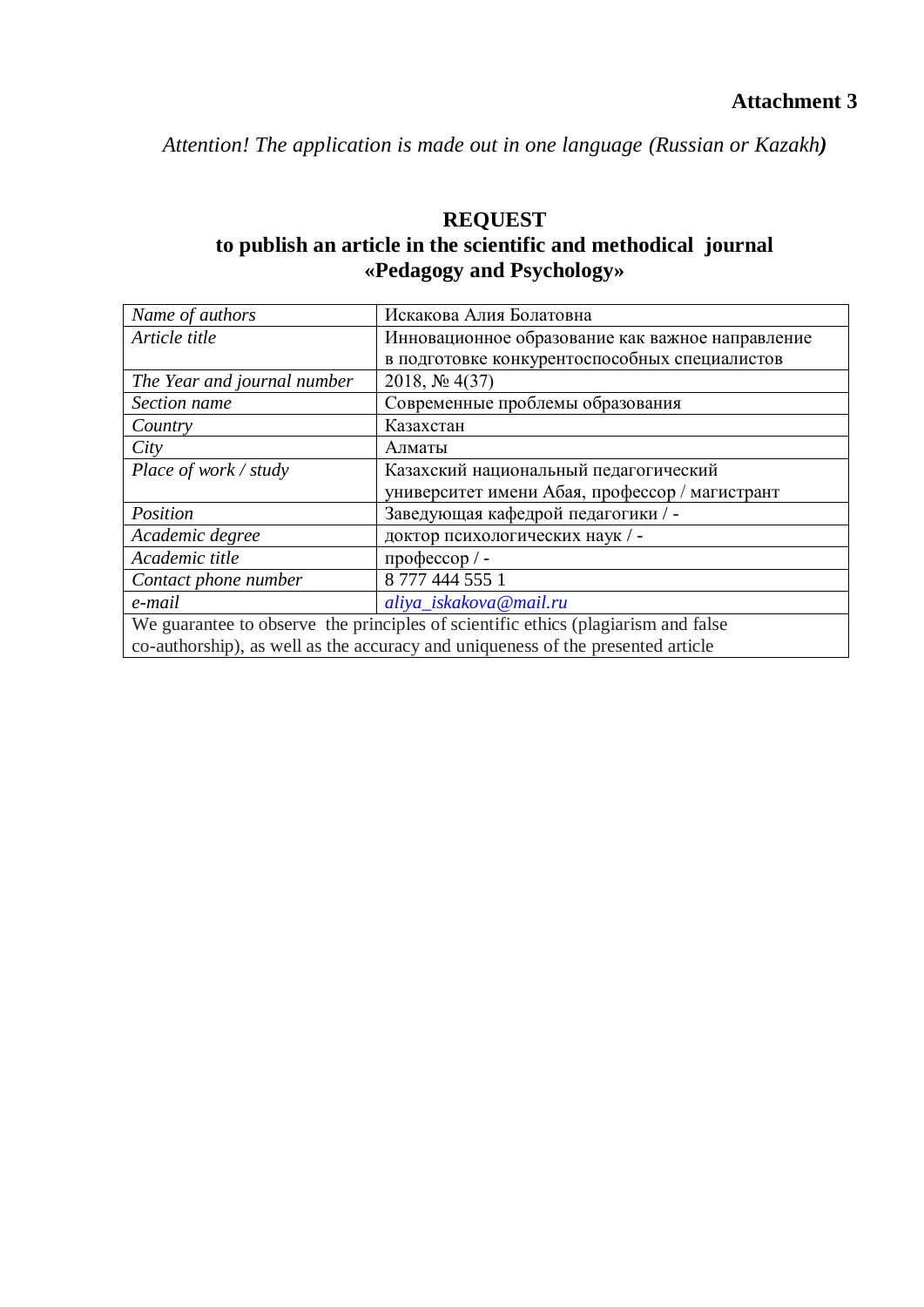# **Attachment 4**

#### **REGISTRY**

The register should be filled in accordance with the model for submission to JSC "National Center for Scientific and Technical Information."

*Attention!* If the authors of the article are two or more people, the registry is drawn up for each author separately.

| 1              | Country of publication                                                                 | Казахстан, Алматы                                                                                    |
|----------------|----------------------------------------------------------------------------------------|------------------------------------------------------------------------------------------------------|
| $\overline{2}$ | <b>ISSN</b>                                                                            | 2077-6861                                                                                            |
| 3              | Full name of the journal                                                               | Научно-методический журнал<br>«Педагогика и псхология»                                               |
| 4              | Periodicity of the journal                                                             | 4 раза в год                                                                                         |
| 5              | Year, issue, volume                                                                    | 2018, № 4 (выпуск 37)                                                                                |
| 6              | Publisher, place of publication                                                        | Типография издательства «Ұлағат»,<br>Казахский национальный педагогический<br>университет имени Абая |
| $\overline{7}$ | The authors                                                                            |                                                                                                      |
| 8              | Place of work or study of authors                                                      |                                                                                                      |
| 9              | <b>IISTI</b> code                                                                      |                                                                                                      |
| 10             | The Article title (in three<br>languages)                                              |                                                                                                      |
| 11             | Abstract in the language of the text<br>of published material<br>(example: in English) |                                                                                                      |
|                | Abstract in Kazakh                                                                     |                                                                                                      |
| 12             | <b>Abstract in Russian</b>                                                             |                                                                                                      |
| 13             | Keywords in the language of the<br>text of published material<br>(example: in English) |                                                                                                      |
|                | Keywords in Kazakh                                                                     |                                                                                                      |
|                | Keywords in Russian                                                                    |                                                                                                      |
| 14             | Volume of article (pages)                                                              |                                                                                                      |
| 15             | Number of illustrations                                                                |                                                                                                      |
| 16             | Number of tables                                                                       |                                                                                                      |
| 17             | Number of bibliographic references                                                     |                                                                                                      |
| 18             | Including: Kazakhstan authors<br>(number)                                              |                                                                                                      |
| 19             | The list of bibliographic references<br>to Kazakhstan authors                          |                                                                                                      |

Please fill in the registry form carefully.